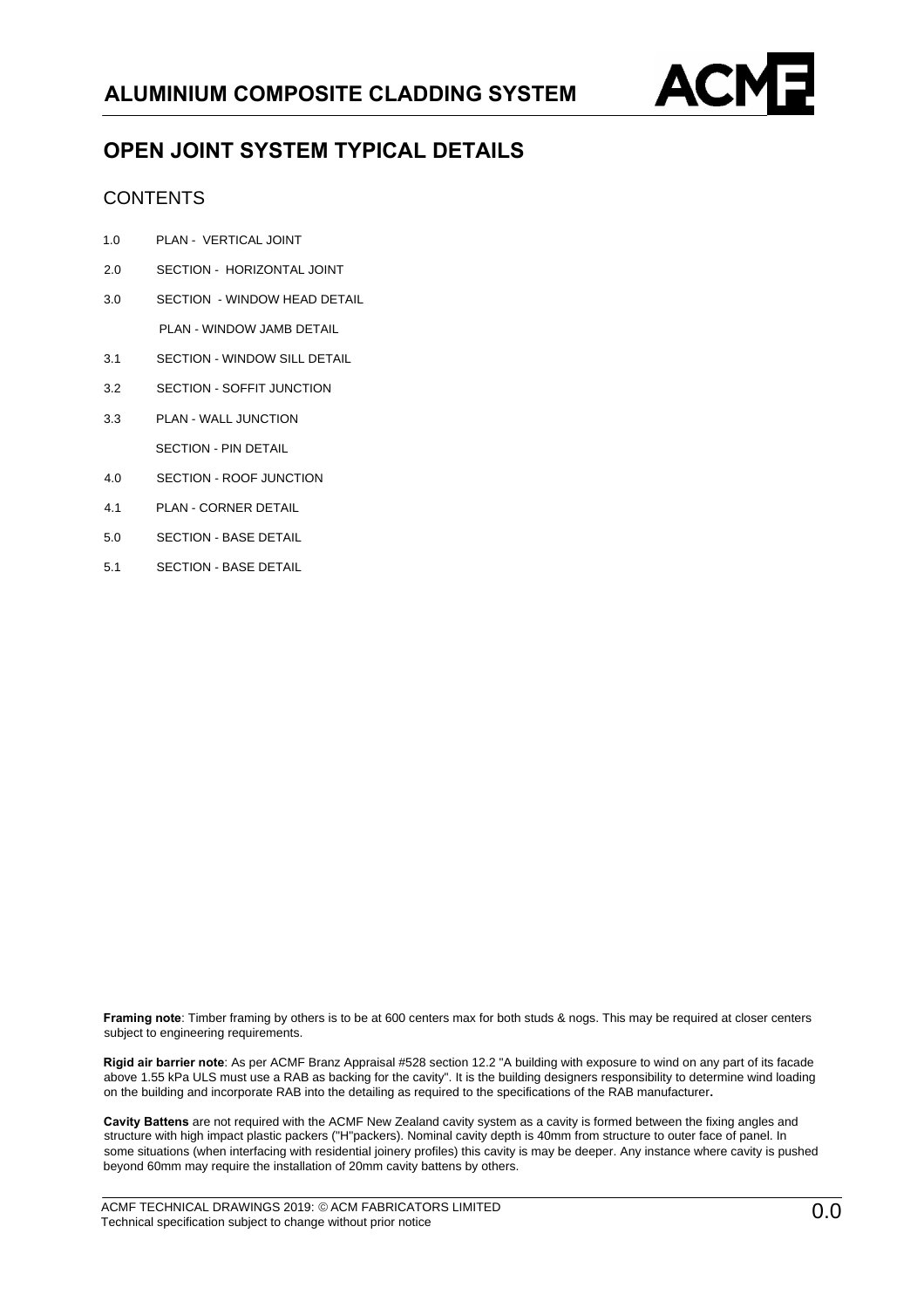



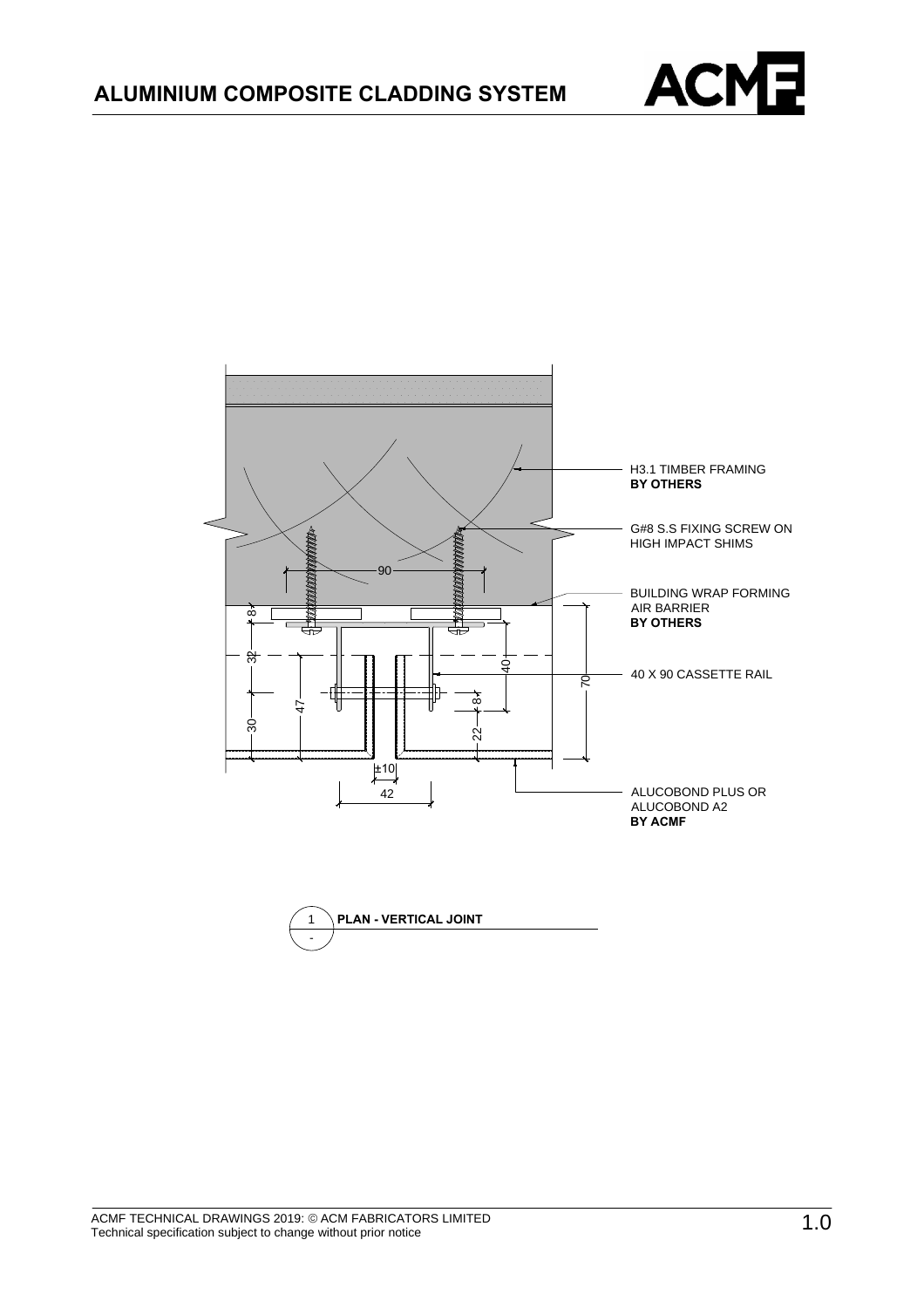



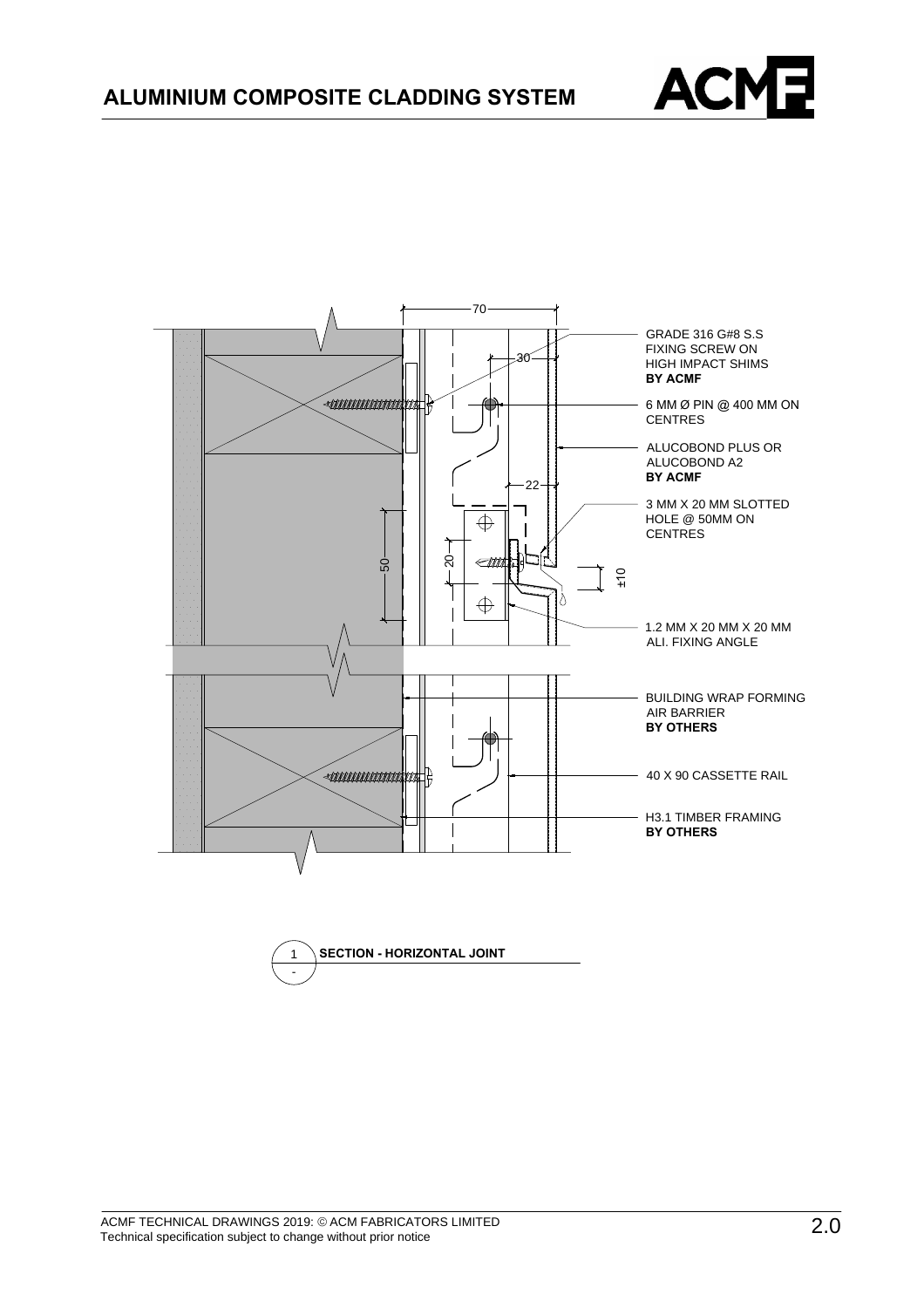## **ALUMINIUM COMPOSITE CLADDING SYSTEM**





ACMF TECHNICAL DRAWINGS 2019: © ACM FABRICATORS LIMITED Technical specification subject to change without prior notice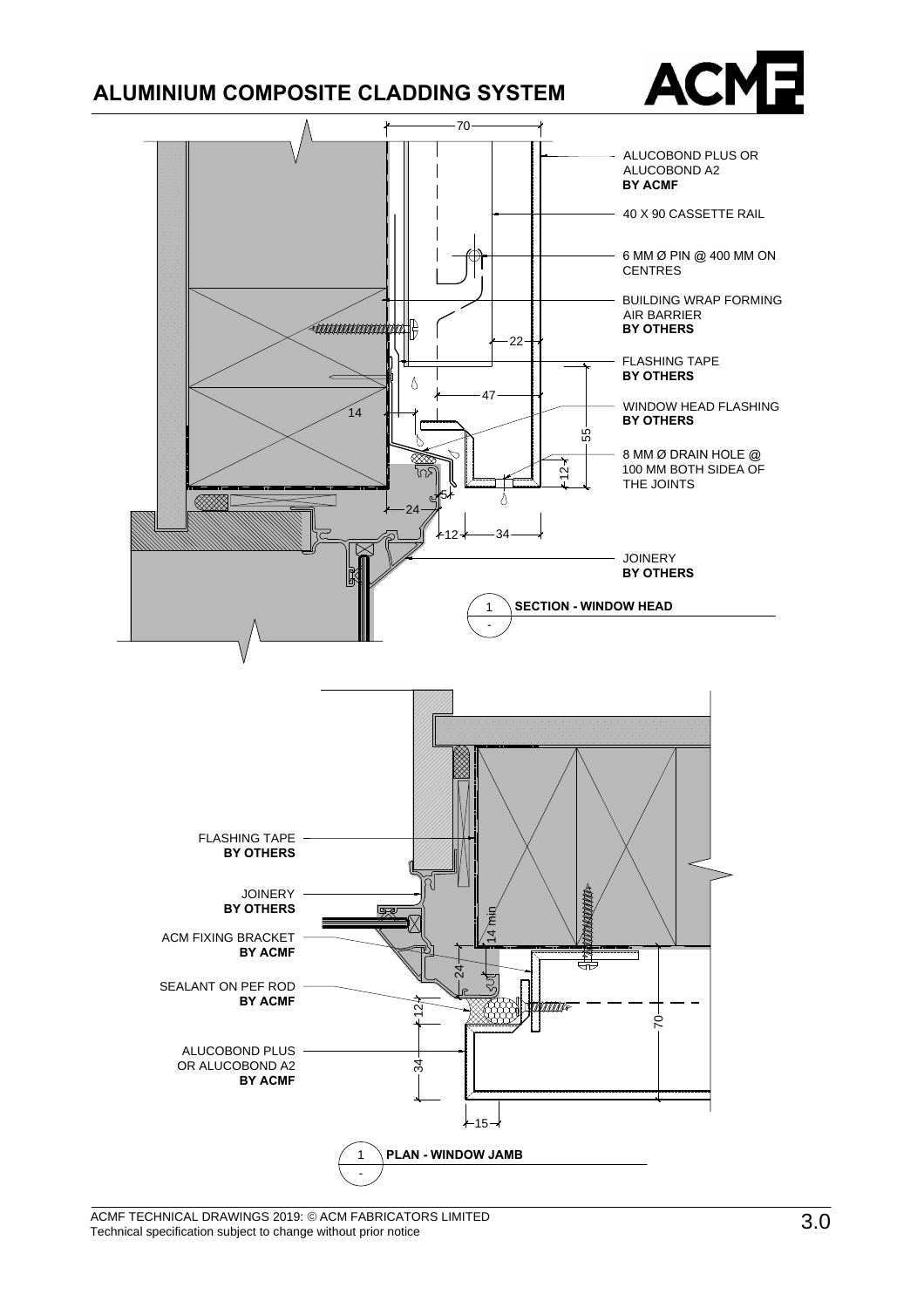

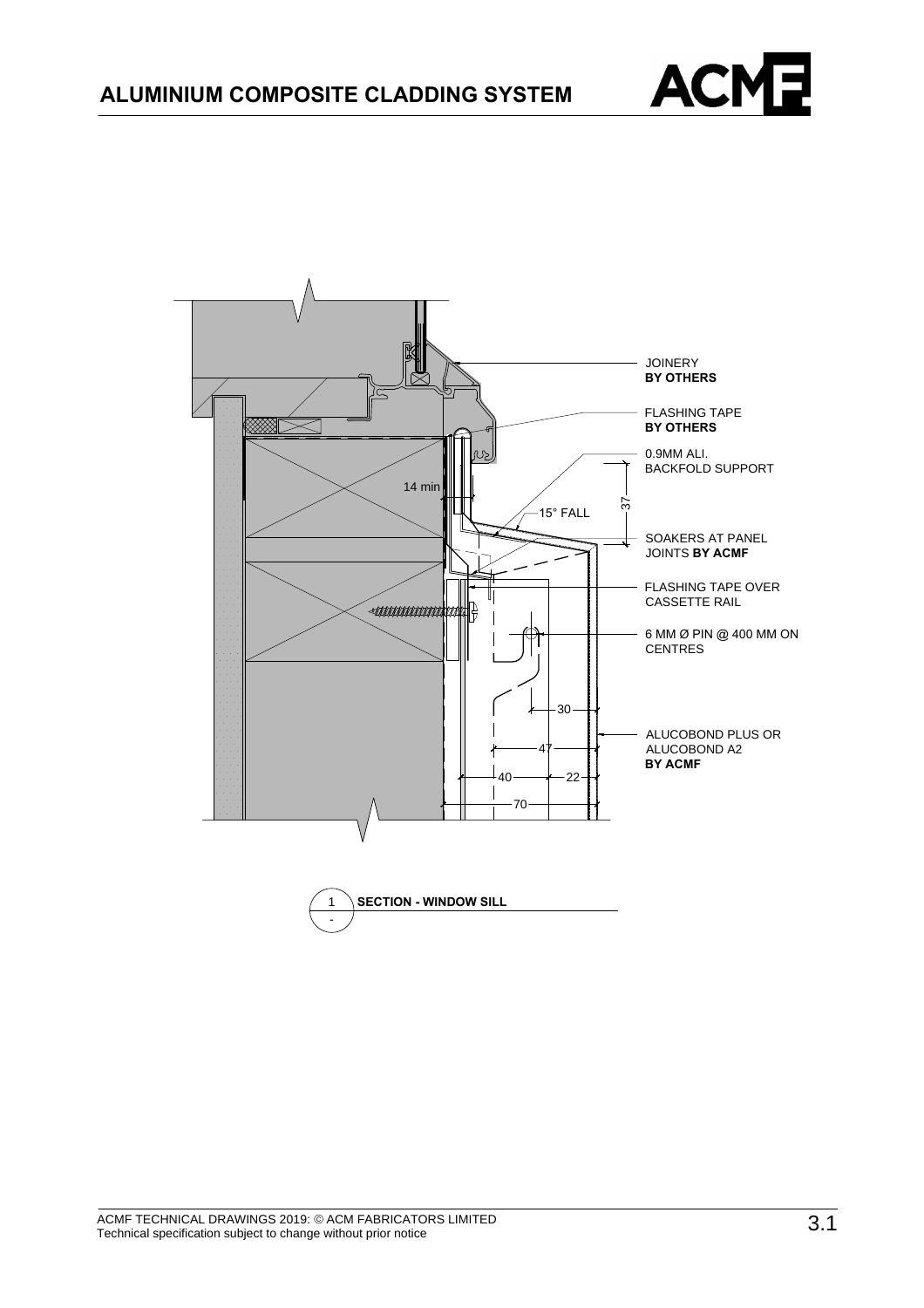

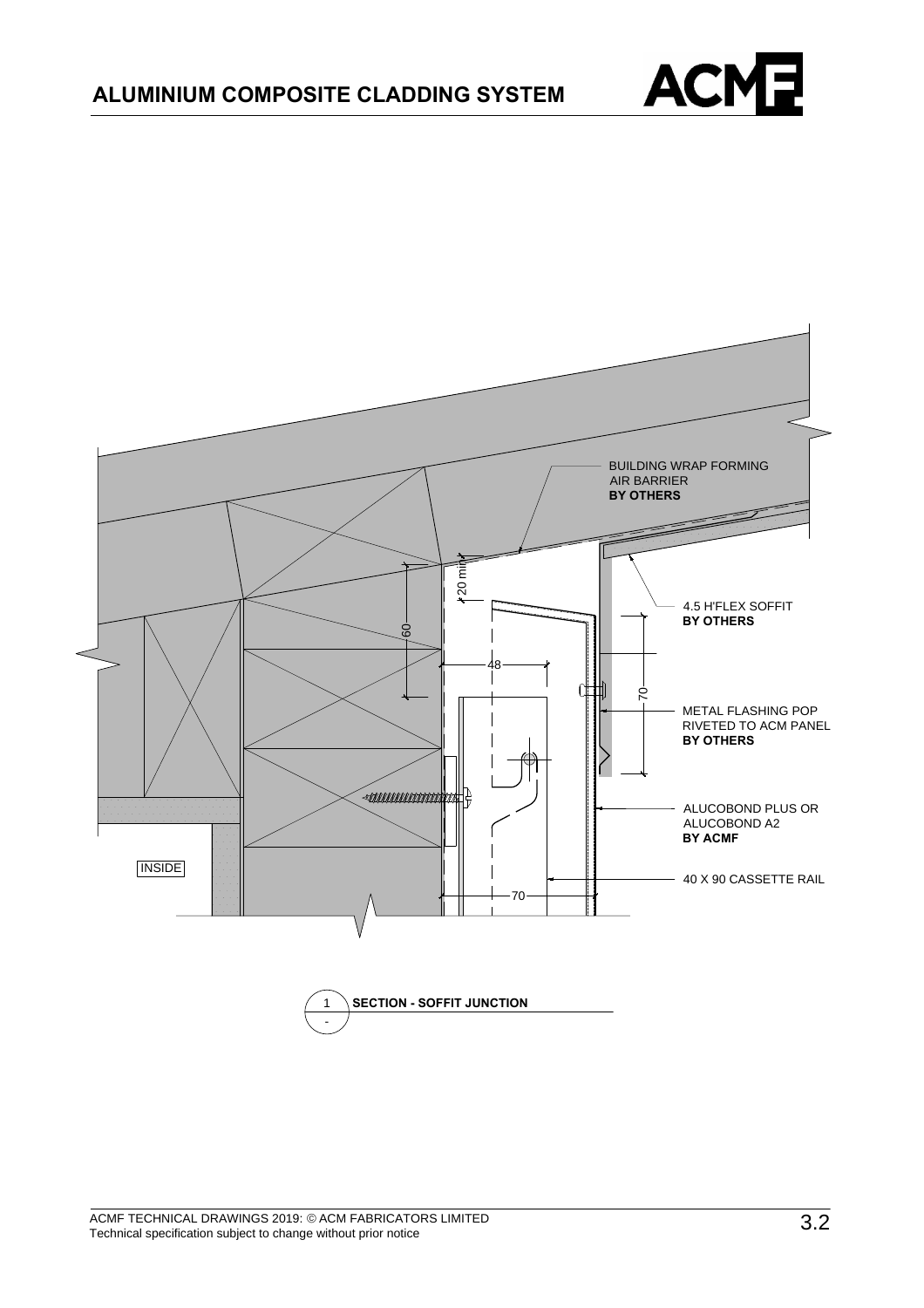



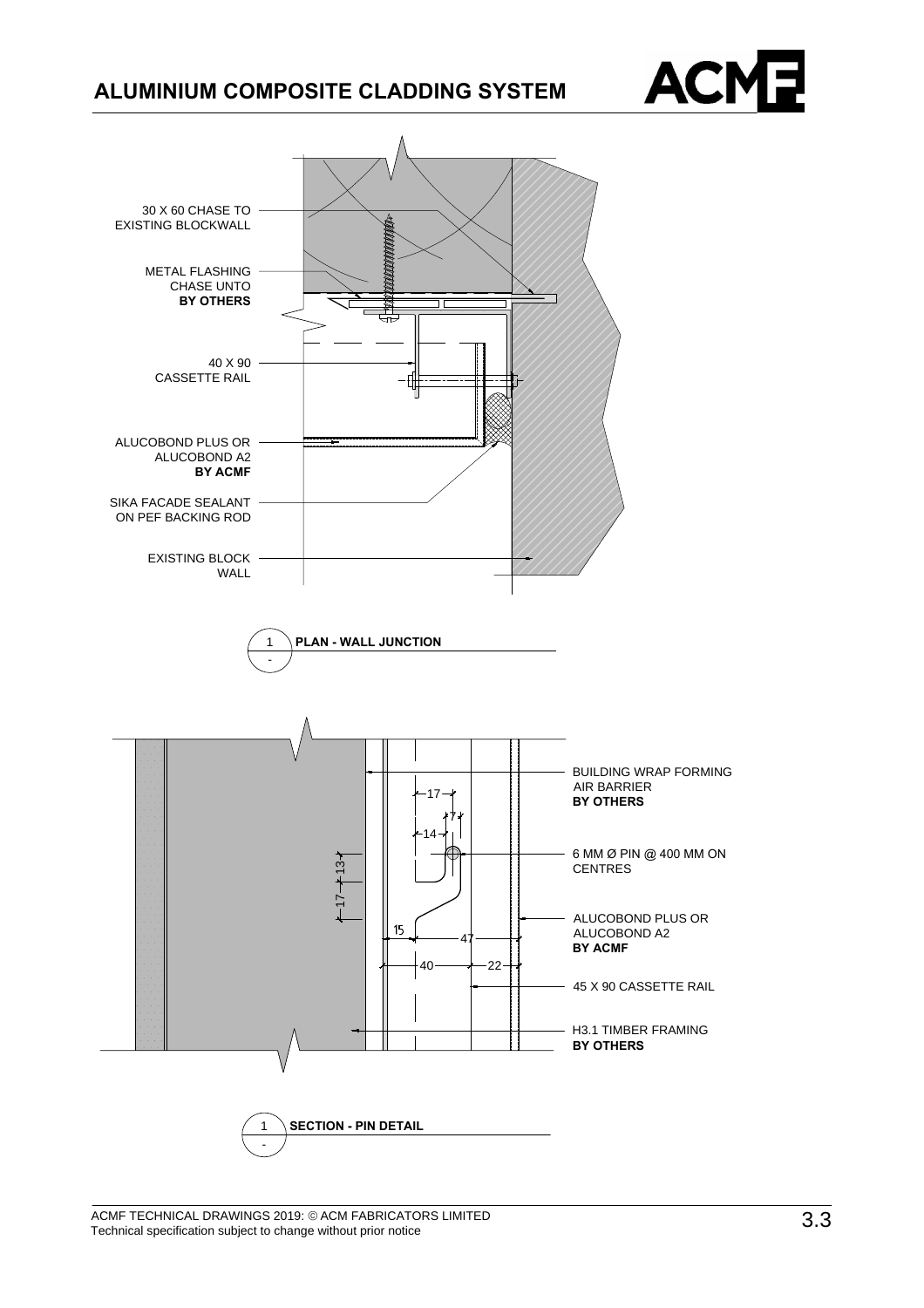



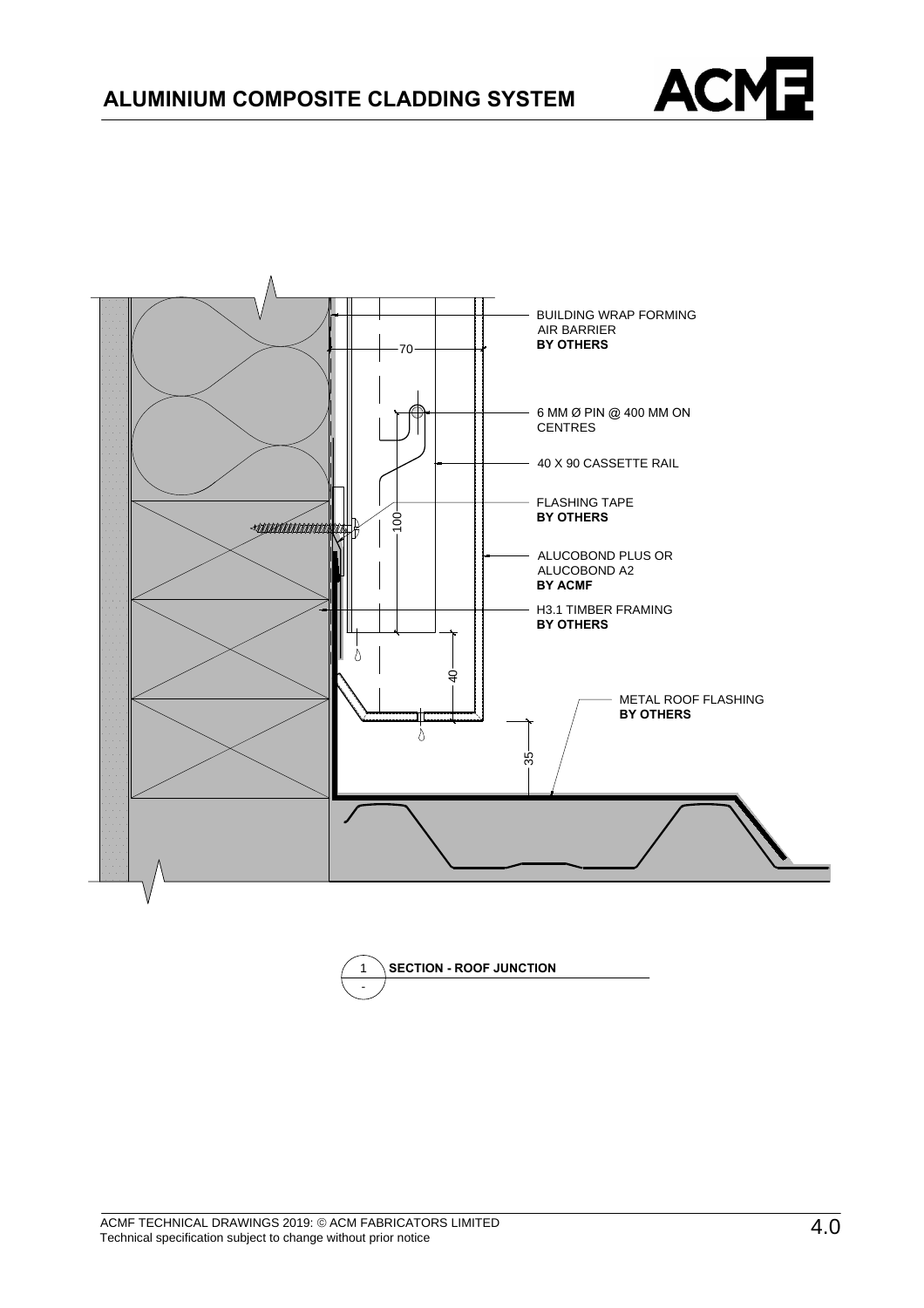

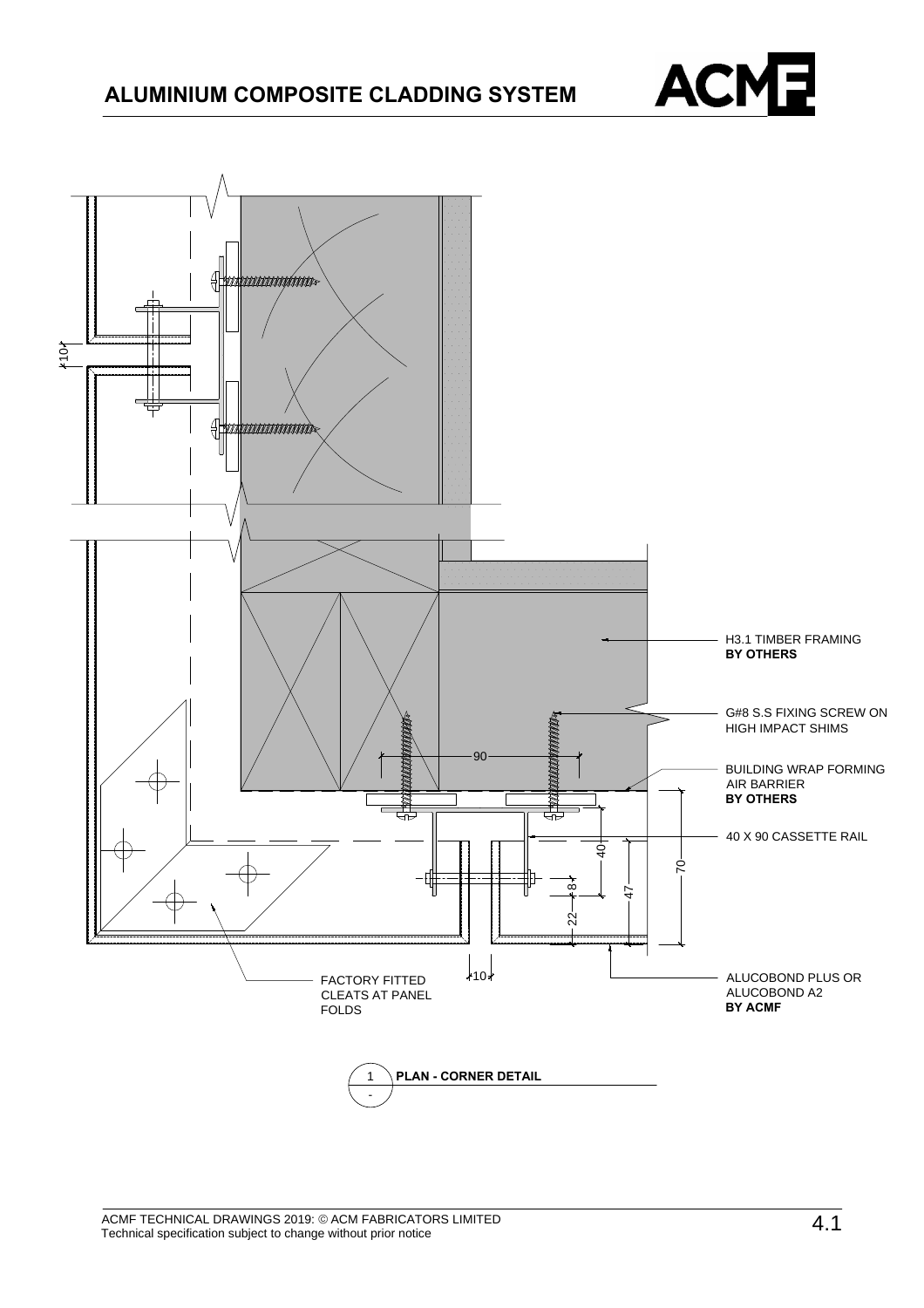